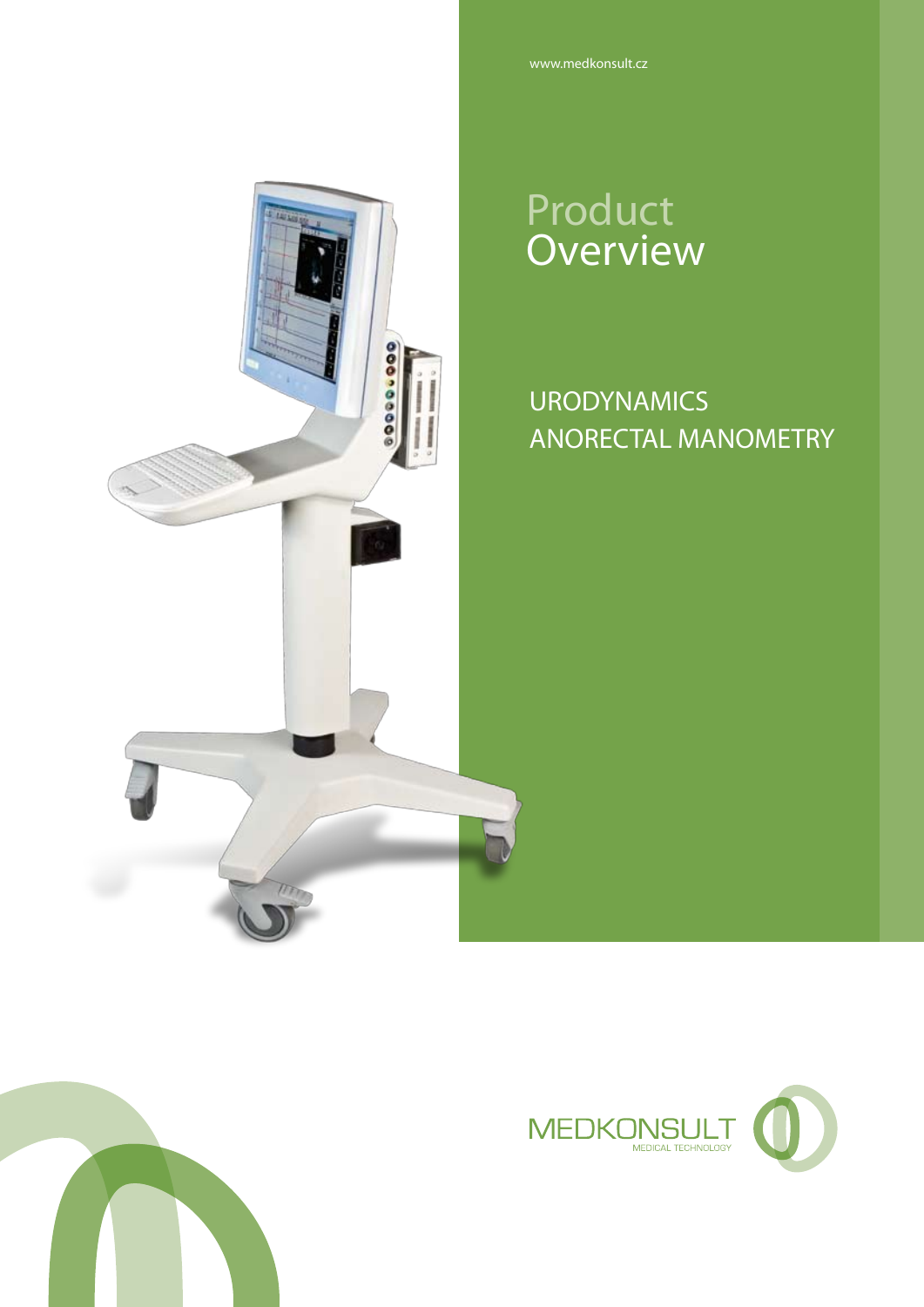

 $\ddot{\bullet}$  $\ddot{\bullet}$ 

 $\ddot{\phantom{1}}$  $\ddot{\phantom{1}}$  $\alpha$  $\alpha$ 

> $\bullet$  $\bullet$  $\bullet$  $\bullet$  $\bullet$  $\bullet$  $\bullet$  $\bullet$  $\bullet$

 $\bullet$  $\bullet$  $\bullet$ 

 $\bullet$ 

 $\ddot{\phantom{a}}$  $\bullet$  $\bullet$  $\ddot{\phantom{a}}$  $\bullet$  $\bullet$  $\bullet$  $\bullet$  $\bullet$  $\blacksquare$ ×

 $\bullet$ 

 $\bullet$ 

 $\bullet$ 

 $\begin{array}{c} \bullet\bullet\bullet\bullet\bullet\\ \bullet\bullet\bullet\bullet\\ \bullet\bullet\bullet\bullet \end{array}$  $\begin{array}{c} \bullet \\ \bullet \end{array}$  $\ddot{\phantom{a}}$  $\ddot{\phantom{1}}$  $\ddot{\bullet}$  $\hat{\bullet}$  $\ddot{\phantom{1}}$  $\bullet$ 

 $0.000$  $\ddot{\bullet}$  $\ddot{\phantom{a}}$  $\tilde{\bullet}$  $\bar{\bullet}$  $\ddot{\bullet}$  $\ddot{\bullet}$  $\ddot{\phantom{a}}$  $\ddot{\bullet}$  $\ddot{\bullet}$ 

 $\bullet$  $\bullet$  $\bullet$  $\bullet$  $\bullet$  $\bullet$  $\bullet$  $\bullet$  $\bullet$  $\bullet$ 



-----------**-------**

 $\ddot{\bullet}$ 

 $\frac{1}{2}$ 

 $\bullet$  $\bullet$ 



# Uromic QuickStep

#### **8 measure channels**

- exact cystometric / profilometric pump
- waterproof profilometric puller
- videourodynamics
- height adjustable stand
- control PC with touch screen, waterproof keyboard
- inbuilt ultrasound module for B mode, CFM and PD doppler as option

# Uromic Tango

#### **16 measure channels**

- exact cystometric / profilometric pump
- waterproof profilometric puller
- videourodynamics
- inbuilt ultrasound module for B mode, CFM and PD doppler





# Uromic Samba

#### **8 measure channels**

- exact cystometric / profilometric pump
- waterproof profilometric puller
- videourodynamics
- inbuilt ultrasound module as option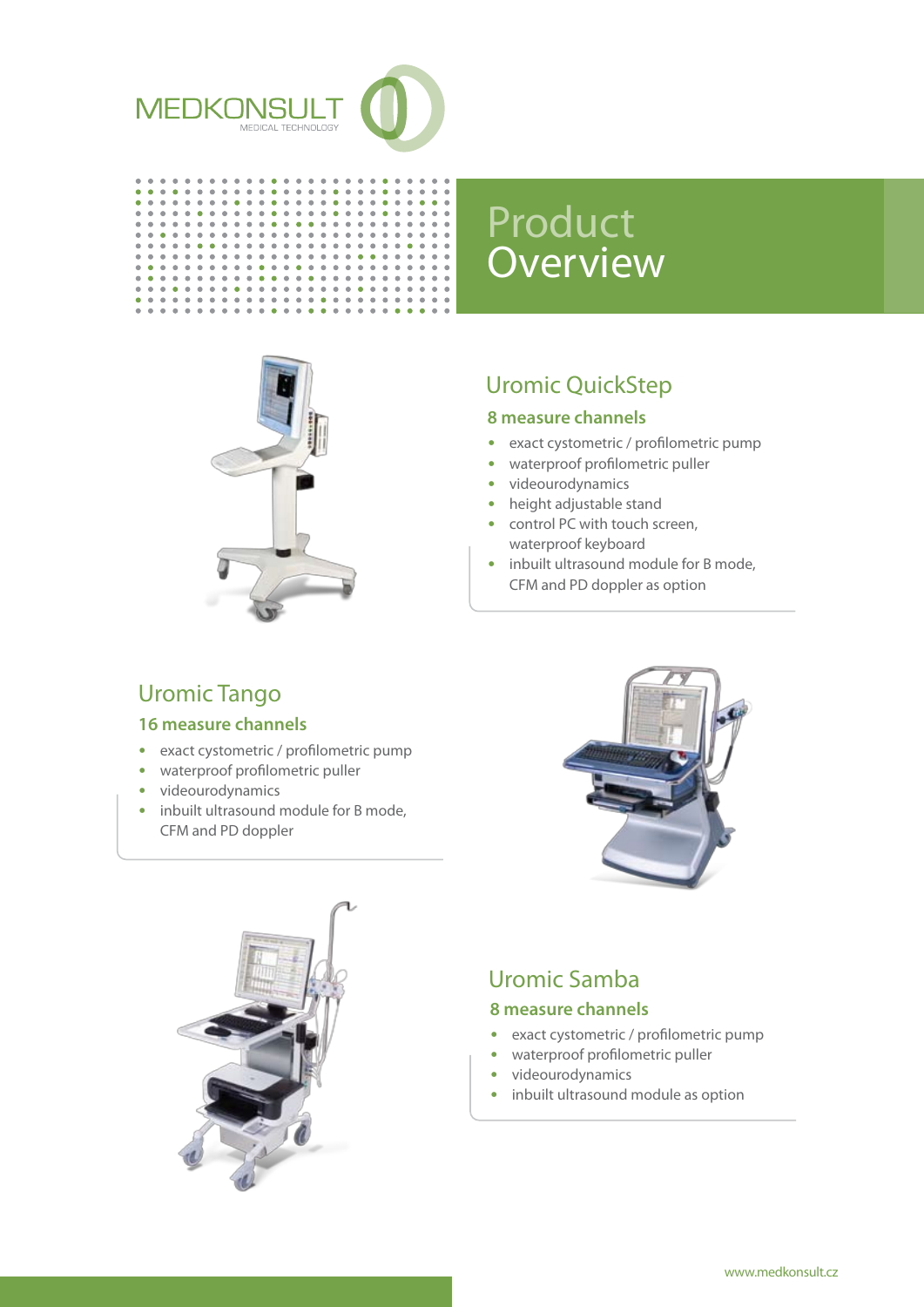# URODYNAMICS ANORECTAL MANOMETRY



#### Uromic Jive S

**.........** 

 $\bullet$ 

 $\overset{\cdot}{\bullet}$ 

 $\bullet$ 

 $\ddot{\bullet}$ 

 $\begin{array}{c} 0 \\ 0 \\ 0 \end{array}$  $\begin{array}{c} \bullet \\ \bullet \\ \bullet \\ \bullet \end{array}$ 

 $\ddot{\phantom{1}}$  $\ddot{\phantom{1}}$ 

#### **5 measure channels**

- exact cystometric / profilometric pump
- waterproof profilometric puller
- height adjustable stand
- control PC with touch screen, waterproof keyboard

### Uromic Jive EC

 $\bullet$  $\ddot{\phantom{a}}$  $\bullet$  $\bullet$  $\ddot{\phantom{a}}$  $\mathbf{r}$  $\bullet$  $\blacksquare$ ×  $\bullet$ ò  $\bullet$  $\bullet$  $\bullet$ ò

 $\bullet$  $\bullet$  $\bullet$  $\bullet$  $\bullet$  $\bullet$  $\bullet$  $\bullet$  $\bullet$  $\bullet$  $\bullet$  $\bullet$  $\bullet$  $\bullet$  $\bullet$  $\bullet$  $\bullet$  $\hat{\mathbf{0}}$  $\bullet$  $\bullet$  $\bullet$  $\bullet$  $\bullet$ 

 $\frac{1}{2}$ 

 $\bullet$  $\bullet$  $0.000$  $\bullet$  $\ddot{\phantom{a}}$  $\bullet$  $\ddot{\phantom{a}}$  $\bullet$  $\bullet$  $\bullet$  $\bullet$  $\bullet$  $\bullet$  $\bullet$  $\bullet$  $\bullet$  $\alpha$  $\bullet$  $\bullet$  $\bullet$ 

 $\bullet$  $\bullet$  $\bullet$  $\bullet$  $\bullet$  $\bullet$  $\bullet$  $\bullet$  $\bullet$  $\bullet$  $\bullet$  $\bullet$  $\bullet$  $\bullet$  $\bullet$  $\bullet$  $\bullet$  $\bullet$  $\bullet$  $\bullet$  $\bullet$  $\ddot{\phantom{a}}$ 

 $\overset{\cdot}{\bullet}$ 

 $\bullet$  $\bullet$  $\bullet$  $\bullet$  $\ddot{\phantom{a}}$  $\bullet$ 

 $\ddot{\phantom{a}}$ ÷  $\ddot{\bullet}$  $\ddot{\bullet}$ ě  $\ddot{\phantom{a}}$  $\ddot{\phantom{a}}$ 

 $\bullet$  $\bullet$  $\bullet$  $\blacksquare$ ó  $\bullet$  $\blacksquare$ 

 $\ddot{\phantom{1}}$  $\ddot{\phantom{1}}$ 

#### **5 measure channels**

- complete software for urodynamics
- ultrasonography for B mode, CFM
- and Power doppler as option • inbuilt into the examination couch







# Uromic Jive AR

#### **8 measure channels**

- anorectal or esophageal manometry
- puller for vector measurements as option

### UroPress - ambulatory urodynamics **3 measure channels/5 measure channels**

- pressure holter
- natural cystometry
- anorectal manometry